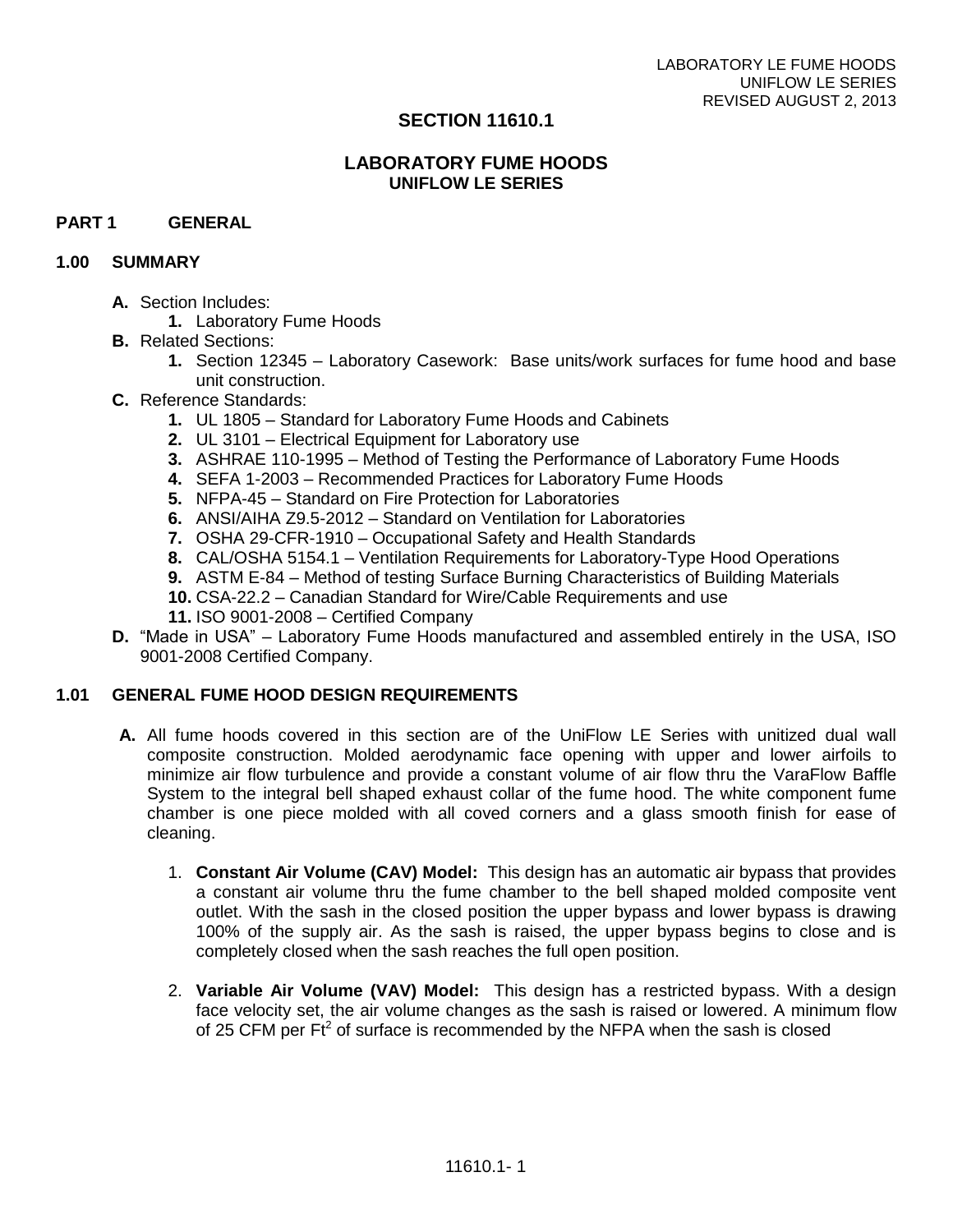- **B. Superstructure and Mold Liner Material:** The UniFlow Laboratory Fume Hood Superstructure is unitized composite construction for total chemical resistance, strength, durability and reduced weight. Construction material are white thermosetting HiPel® composite resin surface layers with HiPel<sup>®</sup> fiberglass reinforced composite core. Construction materials are tested and classified by U.L. for Class A fire resistant, non-metallic materials used in laboratories. (ref. NFPA45)
- **C. VaraFlow Baffle System:** Fume hood shall effectively maintain safe, constant exhaust volume at any baffle position. VaraFlow baffles will be constructed of upper, middle, and lower sections. Panels will be positioned such that horizontal and vertical edge slots effectively create near laminar air flow through the fume chamber. Baffles are factory set such that the fume hood is at its optimum performance level. Panels are constructed of HiPel® resin.
- **D. Air Foil:** Molded of HiPel® composite resin (no sharp edge or pinch joints). Color finish shall be glass smooth (no paint on finish). Air foil across lower sash to provide clean sweep of air over work surface. One inch air bypass inlet under air foil to insure uniform air flow at face and to sweep heavier than air vapors off work surface.
- **E. Removable Front Panel:** Located above the sash allows access to electrical connections, light bulb change out, sash weights and duct connections.
- **F. Sash:** Picture frame sash is constructed of clear tempered safety glass. Frame, track and pull fabricated of chemical resistant PVC. Counterbalance system constructed of continuous coated, stainless steel aircraft cable with attached single sash counter weight for ease of movement. (Also available is laminated safety glass or polycarbonate sash option).
- **G. Illumination of work area:** Minimum average of illumination in the fume hood chamber should be at least 80 foot candles. Work space shall be defined as the area inside the superstructure from side to side and from face of baffle to the inside face of the sash, and from the working surface to a height of 35 inches to the ceiling of the fume chamber.
- **H. Passive Auto Sash (optional):** Automatic, non-motorized system. When raised to full open position, the passive sash mechanism returns the sash to half open.

# **1.02 SUBMITTAL INFORMATION**

- **A.** Submit manufacturer's test data and installation instructions for each type of fume hood. Provide data indicating compliance with UL 1805, ASHRAE 110-95 Standards and ISO 9001-2008.
- **B.** Provide samples of the following:
	- **1.** Interior fume hood liner material, 6" x 6" section
	- **2.** Countertops with dished formation, 6" x 6" section
	- **3.** Color samples of manufacturer's finish.
	- **4.** Hardware and accessories including sample sash handle and/or pulls, cables, and pulleys.
- **C.** Submittal drawings for proposed fume hoods shall include plans, elevations, sections and service run spaces. Detailed specifications must include notation of all specified items.
	- **1.** Service fittings, as related to the fume hood, shall illustrate location and type when required.
	- **2.** Mechanical and electrical services, as related to the fume hood, shall be illustrated where required.
	- **3.** Face opening, air volume and static pressure data of each fume hood shall be clearly noted in drawings or separate documentation.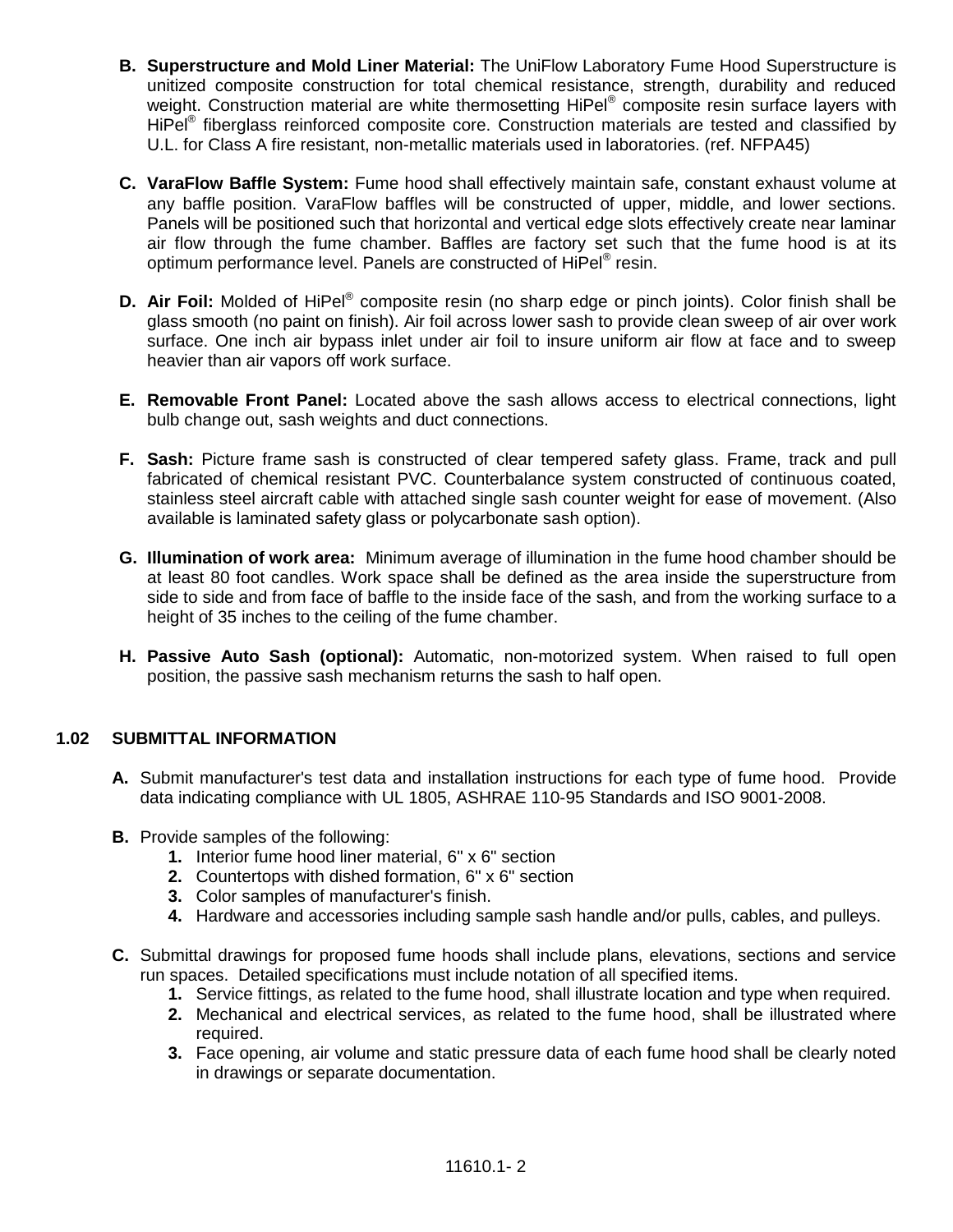## **PART 2 PRODUCTS**

#### **2.00 MANUFACTURER**

**A.** "Made in USA" – Fume hoods and associated equipment entirely manufactured and assembled in the USA by: HEMCO Corporation, 711 South Powell Road, Independence, Missouri, 64054. ISO 9001-2008 and UL 1805 Certified and CSA Listed.

# **2.01 MATERIALS**

# **A. HiPel® composite construction of fume hoods :**

1. Molded: reinforced HiPel<sup>®</sup> (Two (2) white surfaces chemically bonded to a fiberglass reinforced core layer of Hipel® thermosetting resin. No exposed fiberglass. Nominal thickness of 4.5mm). Hipel® meets or exceeds the NFPA 45 Fire Protection for Laboratories using Chemicals. (UL 1805 Classified)

#### **B. Typical thickness:**

1. 3/16"-1/4" thick HiPel<sup>®</sup> composite resin. Double wall shall provide base for remote service fixture outlets, electrical boxes and other service that may be required.

#### **C. Sash glass:**

- 1. 3/16" Clear Tempered Safety Glass per ASTM C 1048 (standard)
- 2. 1/4" Laminated Safety Glass per ASTM C 1172 (optional)
- 3. 3/16" or 1/4" Polycarbonate Safety Glass (optional)
- **D. Sash:** Frame, track and lift constructed of chemical resistant polyvinyl chloride (PVC).

#### **E. Fastening devices:**

- **1.** Interior surfaces: PVC-capped #8 pan stainless screws, nylon bolts
- **2.** Exterior structural members: #8 pan stainless steel screws, nylon bolts
- **F. Fume Chamber:** One piece liner consists of all interior surfaces, sides, top, and back. See **APPENDIX B** for liner performance requirements.
	- **1.** Standard: Molded non-conducting HiPel® resin, nominal thickness of 3/16", white
	- **2.** Optional liner materials:
		- a. 304 Stainless steel, 16 GA, #4 finish
		- b. 316 Stainless steel, 16 GA, #4 finish
		- c. PVC plastic sheet, 1/4" nominal thickness
		- d. Polypropylene, white, 1/4" nominal thickness

## **2.02 CONSTRUCTION**

**A. Unitized Superstructure:** Consists of 3/16" thick, non-conducting, dual wall HiPel® composite resin side walls, 5" side wall width exterior. Side walls are chemically bonded to a molded liner so that the complete structure is composite unitized construction. Any framing not consisting of a complete fiberglass structure is unacceptable. Front and both sides of the superstructure are aligned for precision fit.

## **B. Airfoils:**

**1.** Lower airfoil: Molded of non-conducting HiPel® composite resin. Airfoil across lower sash to provide clean sweep of air over work surface. One inch air bypass inlet under air foil to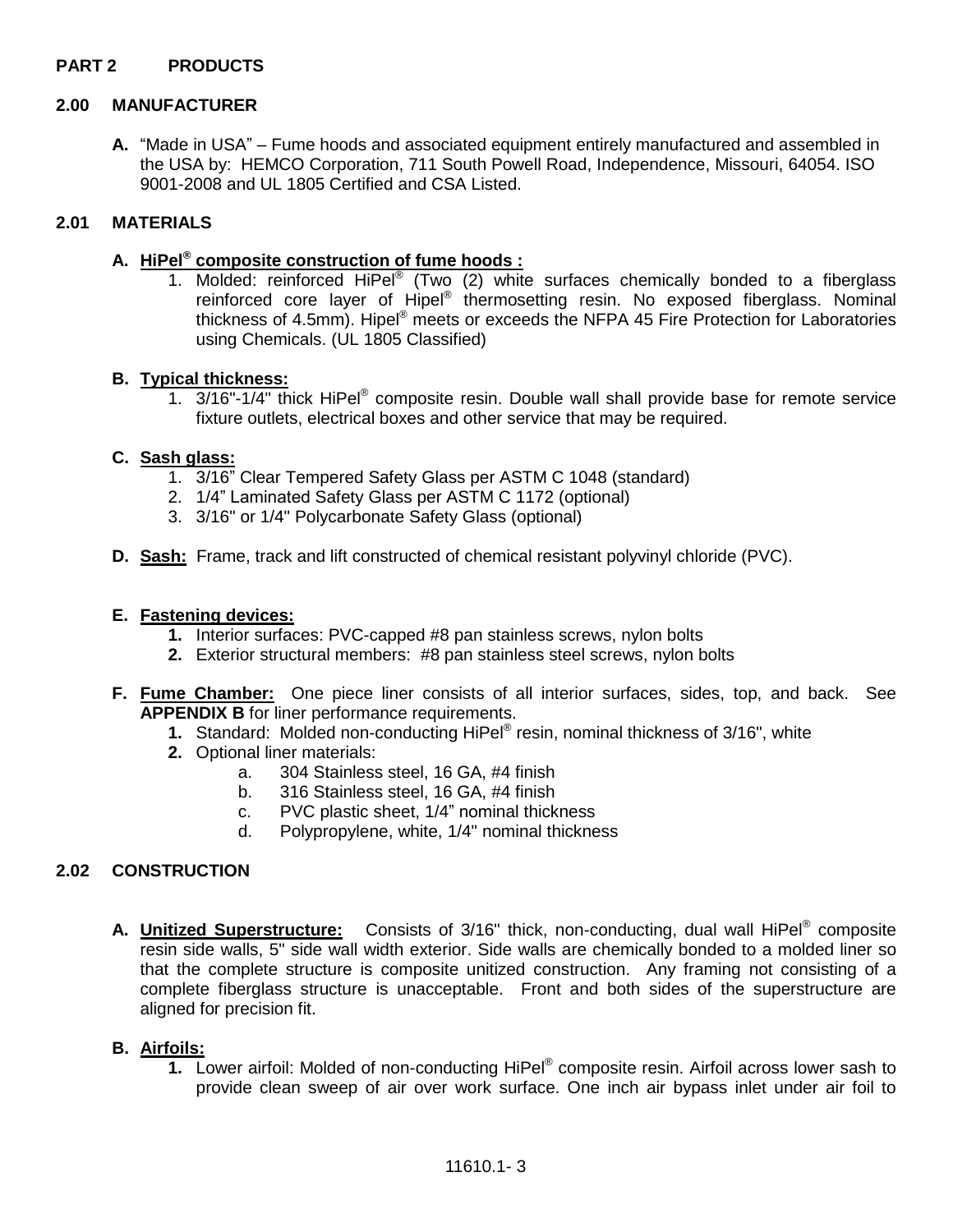ensure uniform air flow at the face of the fume hood. Sweeps heavier than air vapors off work surface.

**2.** Upper Airfoil: Molded of non-conducting HiPel® composite resin, that provides clean flow of air in upper area of the fume chamber to minimize turbulent air flow through the fume chamber.

# **C. Sash Assembly** *(choose one)***:**

- **1.** Full view vertical raising clear tempered safety glass framed in solid white PVC framing. The sash shall have full width finger sash pull; to have "trailing edge" to prevent back flow of fumes to escape fume chamber. The sash shall be counter balanced at a single point to eliminate racking of the sash. Sash shall require no more than a 5 pound force to lift. 1/8" diameter stainless steel aircraft cable connects the sash to the epoxy coated counterweight. Cable to have PVC coating to prevent corrosion. The cable rides on a 2" diameter nylon ball bearing pulley system. Sash cable to run through the bottom of the sash to prevent sash from dropping. Equipped with an adjustable counterweight for tilting adjustment. Pulley bearings stainless steel. Painted steel parts in the sash are not acceptable.
- **2.** Combination sash has vertical viewing with horizontal sliding doors. Sliding panels constructed of clear tempered safety glass set into a stainless steel frame. Tracking is positioned within a 304 stainless steel sash frame. Combination sash allows for both horizontal and vertical movement options to the end user. The sash shall be counter balanced at a single point to eliminate racking of sash. Sash shall require no more than a 5 pound force to lift. Two 1/8" diameter stainless steel aircraft cables connect the sash to the epoxy coated counterweight. Cable to have PVC coating to prevent corrosion. The cable rides on a 2" diameter nylon ball bearing pulley system. Sash cable to run through the bottom of the sash to prevent sash from dropping. Equipped with an adjustable counterweight for tilting adjustment. Pulley bearings are stainless steel. Painted steel parts in the sash are not acceptable.
- **3.** Horizontal sliding sash constructed of an anodized aluminum top rail and bottom track. Horizontal sliding sash shall be bottom supported. Sliding panels shall be framed with anodized aluminum frame on top and a bottom supported aluminum rolling frame. Standard clear tempered safety glass panels set into an aluminum track. Housed within the stainless steel rail. Painted steel parts in the sash are not acceptable.
- **D. VaraFlow Baffles:** The fume hood superstructure shall have an internal baffle system of the same HiPel<sup>®</sup> composite material as the hood structure. Lower baffle shall consist of a staggered slotted array for near laminar air flow through fume chamber. The baffle system shall provide for safe efficient removal of fumes through the fume chamber. Baffles to have rounded entry edges to draw fumes smooth through baffle system. Baffles are removable for cleaning. Constructed of nonconducting, HiPel® composite resin.
- **E. Extended View Panel:** Sash is extended taller to a system consisting of a 3/16" thick clear tempered safety glass panel allowing full visual display of fume hood interior.
- **F. Duct collars:** Standard round exhaust outlet collar(s), bell entry from fume chamber to efficiently draw fumes into exhaust duct. The outlet to be constructed of the same material as the hood structure (HiPel® composite resin) and chemically bonded integral to the fume chamber ceiling. Metal screws, bolts or welds are not acceptable for attaching. 36" hood (1-8" dia); 48" hood (1-10" dia); 60" hood (1-10" dia); 72" hood (1-12" dia); 96" hood (2-10"dia).
- **G. Fascia posts:** Aerodynamically angled to provide uniform air flow into the fume chamber. Shall be a continuation of the one piece homogeneous liner. Molded of non-conducting HiPel® composite resin.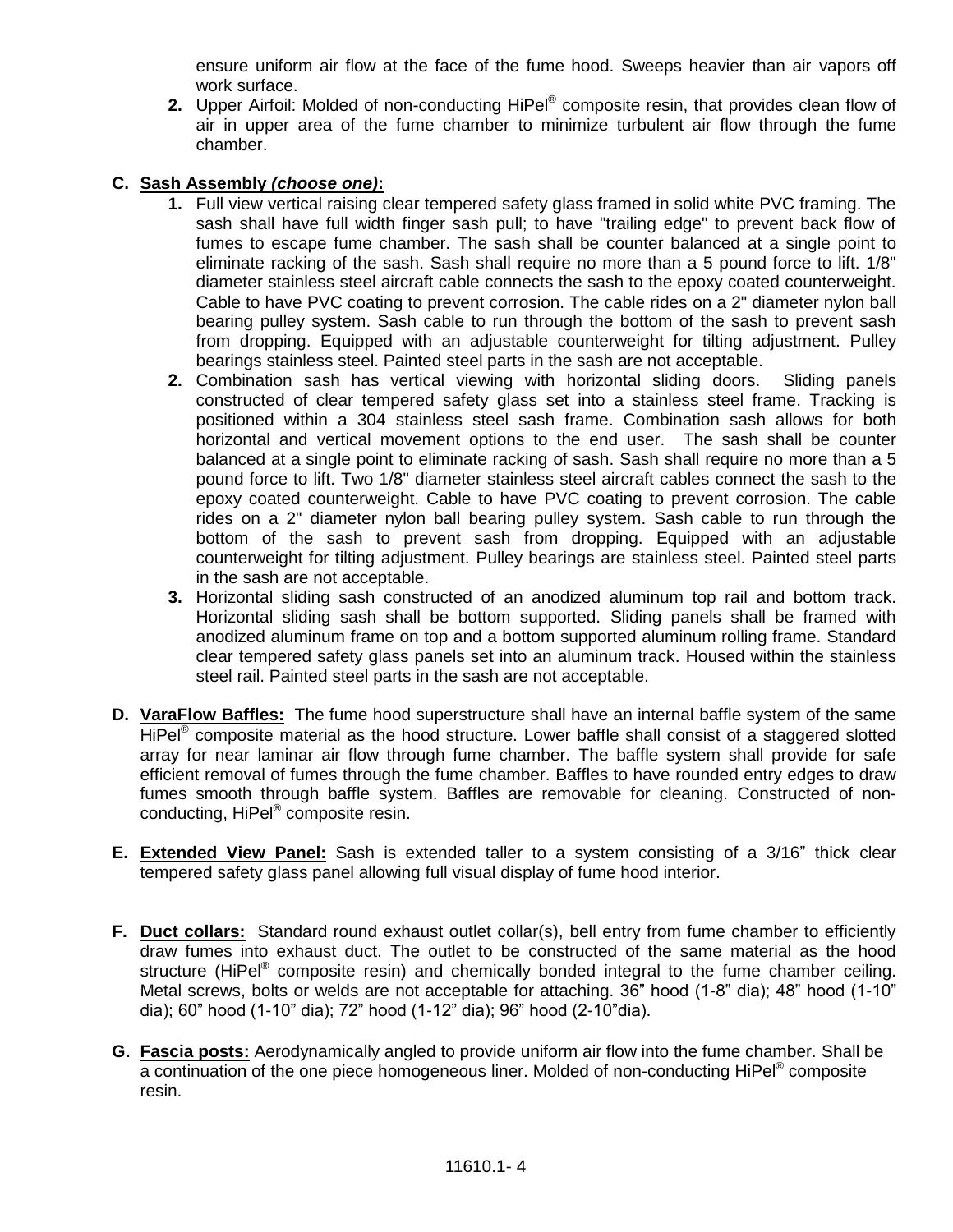- **H. Exterior Side Panels:** Molded of non-conducting HiPel® composite resin. Unitized and chemically bonded to form homogeneous one piece superstructure. Painted steel end panels not acceptable.
- **I. Clearance (interior):** All LE Series of hoods are designed to have a nominal interior vertical clearance of 44" in the front twelve inches of the hood depth. Dimensions of the interior may be affected by additional services or options.
- **J. Lighting:** Fluorescent light fixtures consist of 2 tube T-5's in the following standard configurations: 36" hood (1-24" fixture); 48" hood (1-24" fixture); 60" hood (1-36" fixture); 72" hood (1-48" fixture); 96" hood (2-36" fixtures).

## *(Options – choose one)*:

- **1.** Hinged light fixture configured for (2) 3000K linear T-5 fluorescent lamps installed on the exterior of the fume hood roof. Light brackets constructed of stainless steel with a mirrored interior finish for maximum reflectivity. Painted steel brackets are not acceptable. A clear tempered safety glass panel is provided as a vapor-tight lens and seal to separate the fluorescent fixture from the hood interior. Fluorescent fixtures are UL listed and CSA listed. Fluorescent T-5 tubes provided with fixture. (115V/60Hz or 220V/50 Hz available) (UL 1805 Classified)
- **2.** Explosion-proof fixture (with screw in sockets). (UL/CSA listed) installed but not wired.

#### **K. Service Fittings and Fixtures:**

**1.** Service fittings and fixtures shall be manufactured by the Water Saver Fixture Company or equal equivalent. Fixtures and handles shall indicate the proper service using color coding. The color codes are as follows:

| <b>Service</b>         | Color                  |
|------------------------|------------------------|
| Carbon Dioxide $(CO2)$ | Pink                   |
| Gas (GAS)              | <b>Blue</b>            |
| Distilled Water (DW)   | White                  |
| Air (AIR)              | Orange                 |
| Hydrogen (HYD)         | Pink                   |
| Vacuum (VAC)           | Yellow                 |
| Nitrogen (NIT)         | Brown                  |
| Steam (STM)            | <b>Black</b>           |
| Oxygen (OXY)           | Lt. Green              |
| Cold Water (CW)        | Green                  |
| Hot Water (HW)         | Red                    |
| Deionized Water (DI)   | White                  |
| <b>Other Services</b>  | Available upon request |

#### **2. Finish of Service Fixtures:**

- a. Laboratory service fixtures (with the exception of fittings inside the fume hood) shall have *(Option – choose one)*:
	- 1. A colored polished nylon handle with a full-view screw-on colored index button. (standard)
	- 2. A forged brass polished handle with a full-view screw-on colored index button. (optional)
- b. Service fittings inside the hood shall have an epoxy finish color that is coded to match the fixture service index color.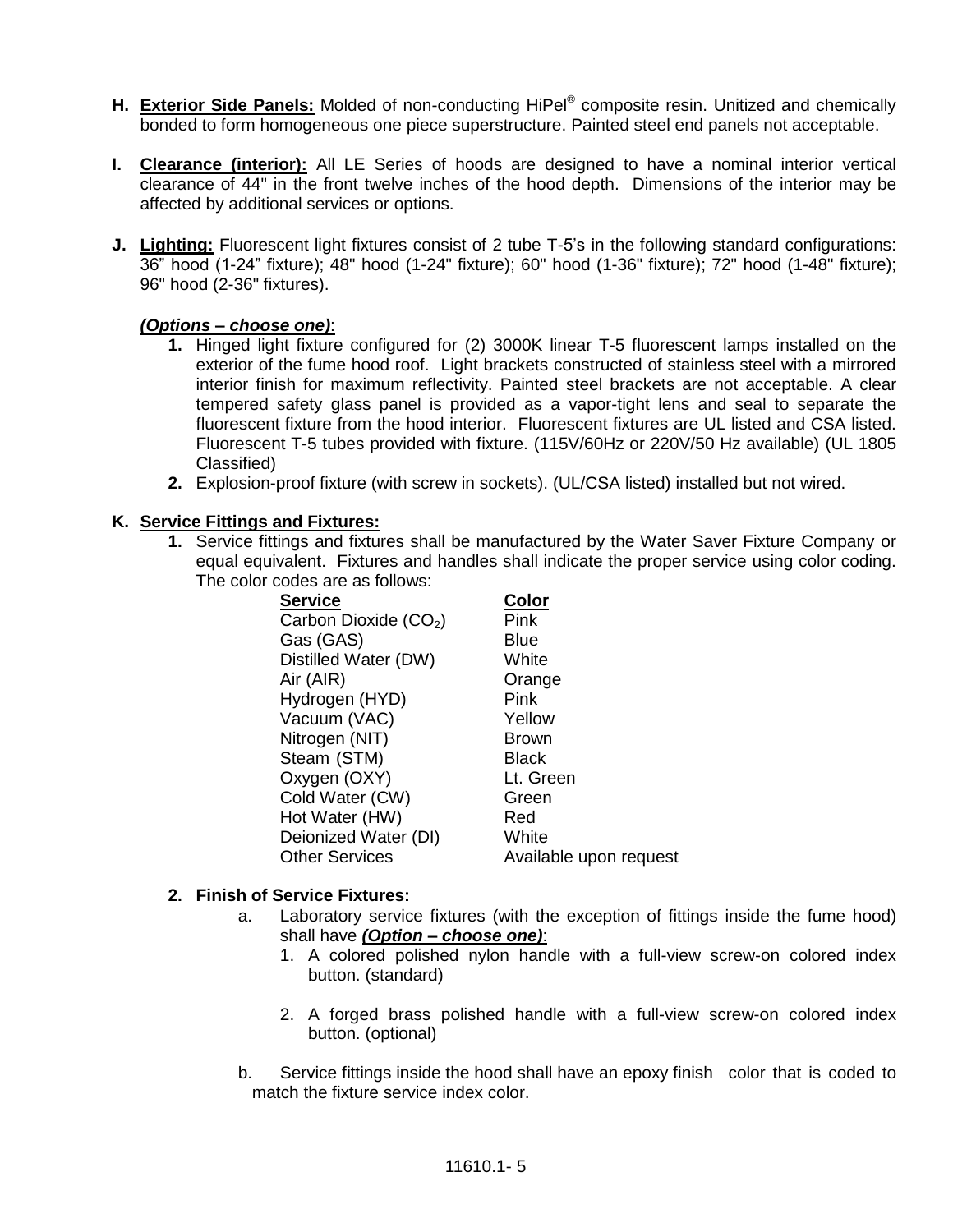## **L. Electrical services:**

**1.** All electrical receptacles, duplexes, and switches are prewired to a single junction box for electrical connection (with the exception of explosion proof models). All electrical receptacles are 3-wire, 15 or 20 amp duplex, 115 or 230 VAC, or as specified. Light switch shall be 3-wire polarized grounded, 15 amp, 125VAC or as specified. Electrical components are UL/CSA listed.

## **M. Work surfaces** *(Option – choose one)***:**

- **1.** Epoxy resin, 1-1/4" thick, molded to contain chemical spillage, dished section not less than 1/4" thick. Black
- **2.** Phenolic resin, 1-1/4" thick, 1/4" dished section to contain chemical spillage. Charcoal
- **3.** 316 stainless steel, 6 gauge, #4 finish, dished construction with marine edged, dished section not less than 1/4" thick. Constructed to contain chemical spillage.
- **4.** 304 stainless steel, 16 gauge, #4 finish, dished construction with marine edge, dished section not less than 1/4" thick. Constructed to contain chemical spillage.
- **N. Instruction Plate:** Corrosion resistant plastic plate attached to the fume hood exterior with condensed information covering recommended locations for apparatus and accessories, use of sash and recommended safe operating procedures.

## **2.03 ISO Quality Control Standards**

- **A.** Laboratory fume hoods provided will be the product of a single manufacturer. Each fume hood will be based on the specifications of the Uniflow LE series as described in section 2.02. Any manufacturer other than those specified shall provide proof of capability in the manufacturing of fume hoods and be prepared to have their manufacturing facility examined per customer request.
- **B.** Any manufacturer desiring authorization for this project must maintain a fume hood examination test lab at their plant location. The test lab must provide make-up air and variable exhaust control. Floor-to-ceiling wall diffusers are unacceptable. All eligible test labs must have the ability to conduct ANSI/ASHRAE 110-1995 testing per customer request. All data readings shall be submitted in disc format.
	- 1. "Made in USA" Laboratory Fume Hoods manufactured and assembled entirely in the USA and is an ISO 9001-2008 Certified Company.
- **C.** The manufacturer shall, for a period of five (5) years from date of shipment, Warrants that the fume hood shall be free from defects in material and workmanship. The manufacturer shall repair or replace any portion of the fume hood, under normal use, if examination discloses it to have been defective within the warranty period. Warranty to be submitted at time of submittal.
- **D.** UL 1805 Classified: Fume hoods must be UL 1805 classified. This standard covers mechanical risks, examines the flammability of materials and measures the efficiency of airflow characteristics, electrical tested to UL 3101 with consistent operation. All fume hoods must bear the proper UL labeling and must be attached to the face of each fume hood indicating its classification to UL 1805. Must be green product certified and manufactured by an ISO 9001: 2008 Certified Company.

## **PART 3 EXECUTION**

## **3.00 INSTALLATION - REFER TO OPERATION AND MAINTENANCE MANUAL**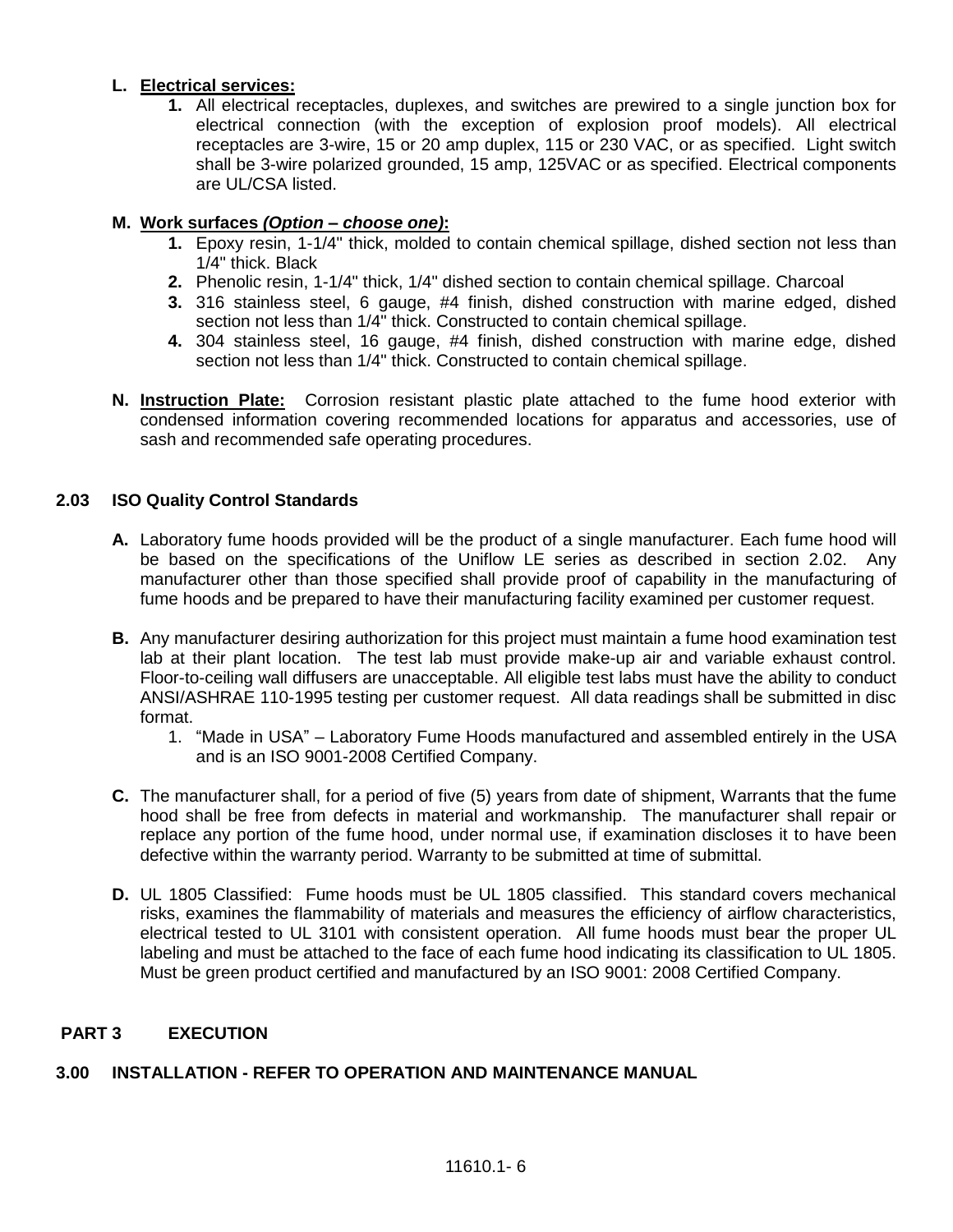- **A.** Fume hoods and equipment shall be installed in accordance with manufacturer's instructions.
- **B.** Work surfaces shall be properly secured to casework using proper instructions recommended by the manufacturer.
- **C.** Accessory installation: All accessories and fittings shall be properly installed in accordance with manufacturer's recommendations.

## **3.04 PROTECTION OF FINISHED WORK**

- **A.** Take protective action to prevent exposure of casework and equipment from exposure to other construction activity.
- **B.** Recommend contractor of proper procedures and precautions for protection of material, installed laboratory casework and fixtures from damage by work of other trades.

## **3.05 DELIVERY, STORAGE AND HANDLING**

- **A.** Protect all finished surfaces from damage during handling and installation.
- **B.** Protect all work surfaces throughout construction period whenever possible.
- **C.** Upon receiving, inspect for crate damage and possible concealed damage that may have occurred in transit. Save all delivery receipts and crating materials. If damaged call the adjuster for the delivering carrier promptly and notify manufacturer.

# **APPENDIX A – FUME HOOD EXAMINATION REQUIREMENTS**

## **A. General:**

**1.** Manufacturer is responsible for submitting all performance data on proposed fume hoods. Production of the fume hoods shall not commence until manufacturer submits data. Data will consist of the ANSI/ASHRAE 110-1995 testing of one (1) hood of the same design as specified. ANSI/ASHRAE 110-1995 testing to be performed by manufacturer or third party.

## **B. Test Area:**

**1.** Hood shall be tested in area with ceiling-supplied make-up air. Test area must be capable of climate and air flow control such that it can be monitored and documented.

## **C. Hood Condition:**

**1.** The sash shall be located in the design position. Standard design position for operation set at the half open position.

## **D. Qualitative Examination Procedure:**

**1.** Excerpt from ANSI/ASHRAE 110-1995: This test is a visualization of a hood's ability to contain vapors. The test consists of both a small local challenge and a gross challenge to the hood. The intent of this test is to render observation of the hood performance as it is typically used. Visible smoke is provided by means of a plastic bottle that contains an ampule of liquid titanium tetrachloride. Once the ampule is broken and the bottle squeezed, the plastic bottle will release a visible, persistent plume of titanium dioxide can be used to visualize airflow. Other sources of persistent, neutral buoyancy aerosols could provide the same visualization of the airflow.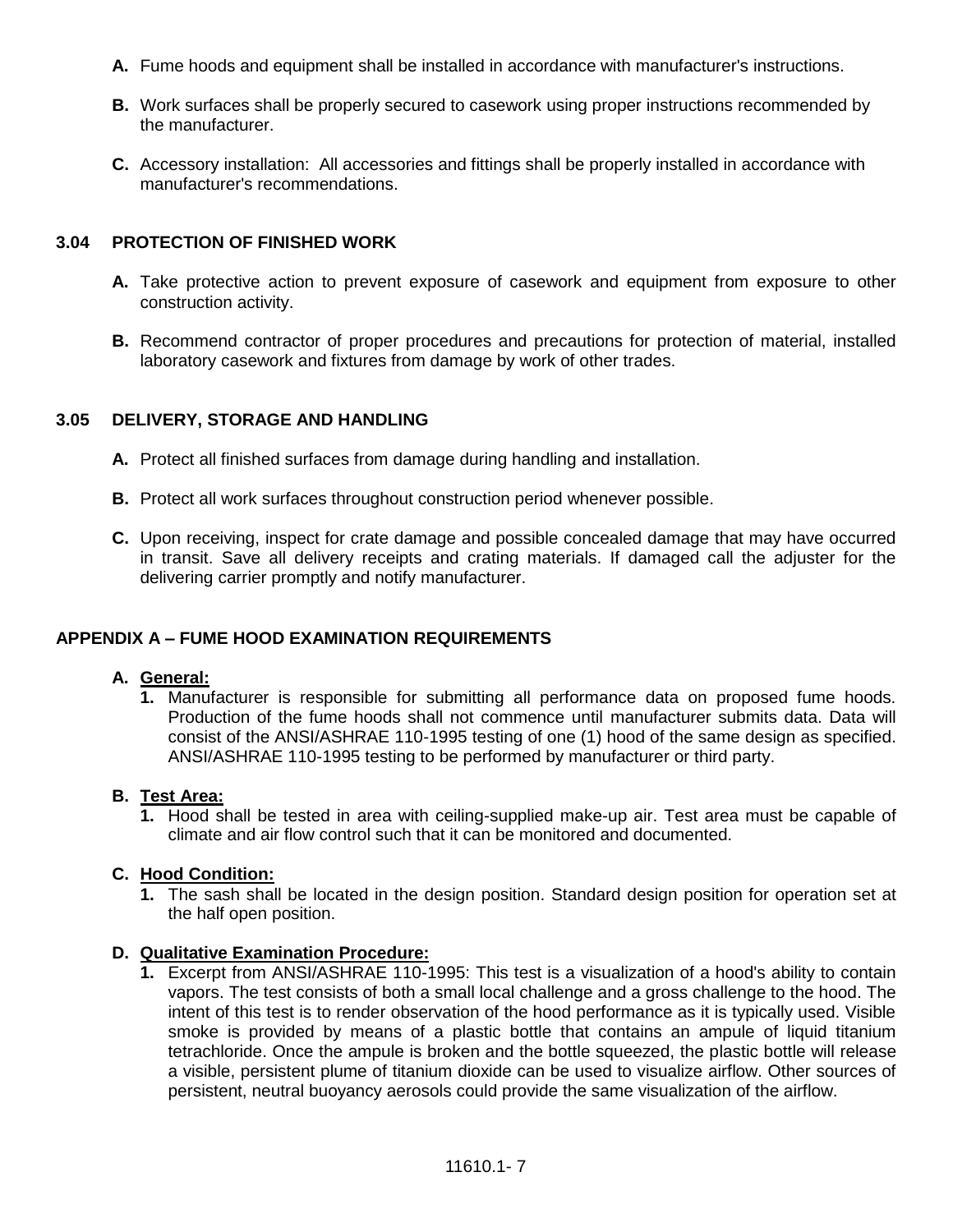#### **6.1.1 Local Visualization Challenge**

**6.1.1.1** The operation of the bottom air bypass air foil shall be tested by running the smoke bottle under the air foil. Smoke shall be exhausted smoothly and not be entrained in the vortex at the top of the hood.

**6.1.1.2** A stream of smoke shall be discharged from the bottle along both walls and the floor of the hood in a line parallel to the hood face and 6 in. (150mm) behind the face of the hood and along the top of the face opening.

**6.1.1.3** A stream of smoke shall be discharged from the bottle in an 8 in. (220mm) diameter circle on the back of the hood. Air movement toward the face of the hood shall be defined as reverse airflow, and lack of air movement shall be defined as dead air space. Smoke shall be generated at the work top of the hood and along all equipment in the hood. All the smoke shall be carried to the back of the hood and exhausted. Airflow patterns and time for hood clearance shall be observed and noted.

**6.1.1.4** If there is visible smoke flow out of the front of the hood, the hood fails the test and will receive no rating.

## **6.1.2 Large-Volume Visualization Challenge**

A suitable source of smoke or other visual challenge shall be used to release a large volume in the center of the sash opening on the work surface 6 in. (150 mm) inside the rear edge of the sash. Some smoke sources generate a jet of smoke that produces and unacceptably high directional component to the challenge to the hood. Care is required to ensure that the generator does not disrupt the hood performance, leading to erroneous conclusions. It must be noted that containment is best observed from the side of the hood face. A release of smoke from the hood that is steady and visible is an indication of failure. Equipment in the hood, such as heating devices and agitators, shall operate during a test to determine if it contributes to leakage. Airflow patterns and time for hood clearance shall be observed and noted.

#### **6.2 Face Velocity Measurements**

A 1.0 ft<sup>2</sup> (300 mm x 300 mm) imaginary grid pattern shall be formed by equally dividing to design hood opening into vertical and horizontal dimensions. Velocity readings shall be taken with a calibrated anemometer fixed at the center of the grid spaces. The anemometer shall be held in the plane of the hood sash and perpendicular to the opening.

**6.2.1** Face velocities shall be integrated over a period of at least five seconds. If an anemometer is used that measures instantaneous point velocities a minimum of four readings shall be taken at each point.

**6.2.2** Care shall be taken to stand to the side during measurement so as to affect the airflow as little as possible.

**6.2.3** The average of the velocity measurements shall be calculated, and the highest and lowest readings shall be noted.

#### **6.3 Test Method for Variable-Air-Volume (VAV) Fume Hoods**